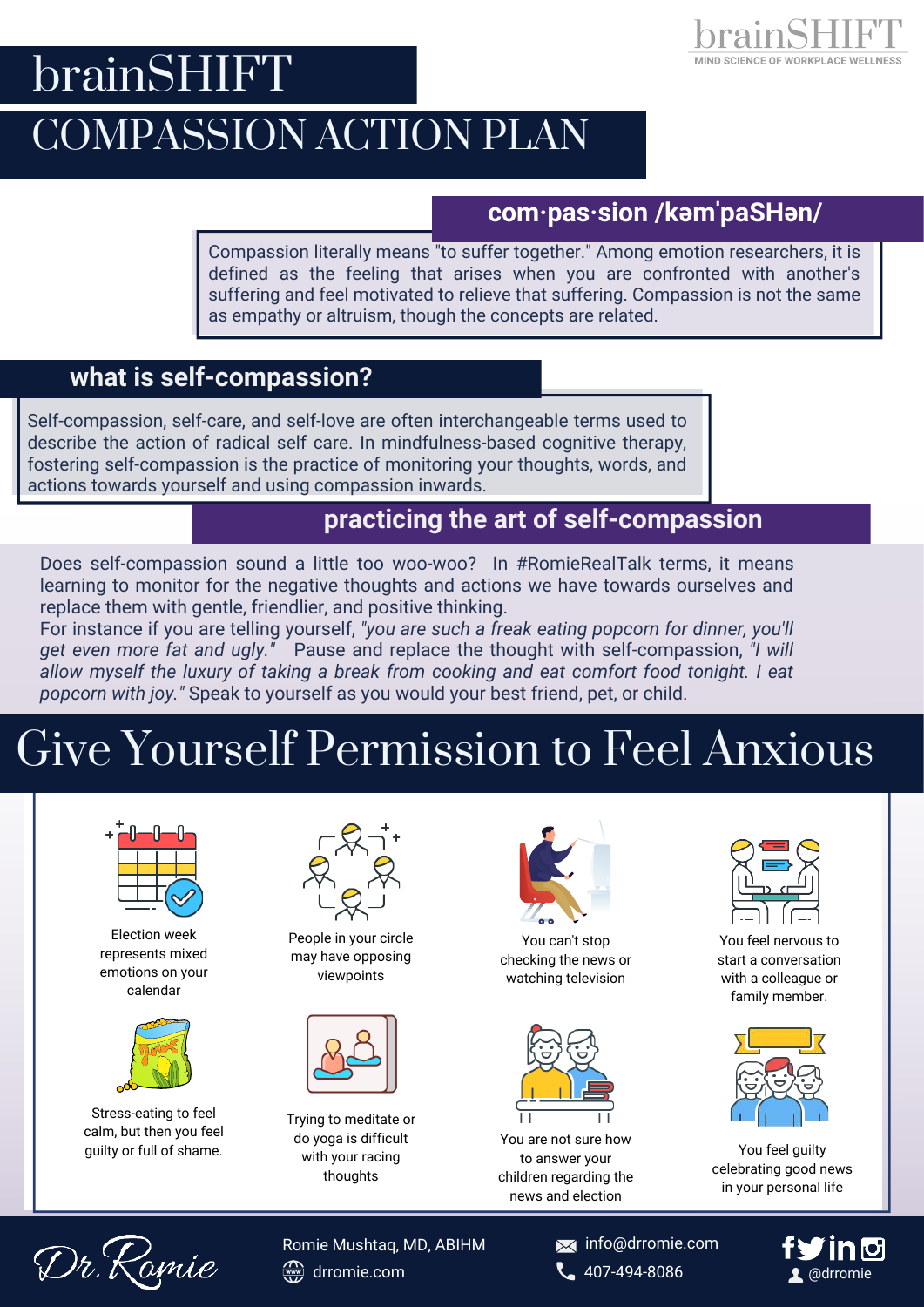# brainSHIFT

## brainSHIF"I

# TAKE COMPASSION ACTION

## **What is mindfulness?**

Mindfulness means to bring yourself to present-centered awareness. Mindfulness is a path to train your brain to shift from a stress-success cycle to one of calm consciousness.

#### **HOW CAN MINDFULNESS TRANSFORM MY ANXIETY?**

A regular 20-minute mindfulness practice rewires the brain within 4-6 weeks to stop ruminating thoughts. Can you start by listening to a guided meditation or sound healing music for 20 minutes prior to bedtime?

## **IS ANXIETY MAKING YOU FEEL FIDGETY?**

Trying to feel "calm" or "just breathe" when you are feeling anxious can be really challenging. Instead of trying to overpower your anxiety, allow your senses to be scrambled in your brain. Change what you see, hear, taste, smell, or touch. Take 3-5 minutes to try an activity that refocuses all of your senses.

## Allow Your Mind Feel Back In Control



Forward fold and 3 deep breaths



Turn up the oldies and sing, rap or scream



11 jumping jacks or do the geek girl dance



Call a friend who makes you laugh



Rake the leaves, mow the lawn, pull out the weeds



Recite the alphabet backwards



Organize spice cabinet, makeup drawer, or pantry



Fold and organize your laundry



Romie Mushtaq, MD, ABIHM  $\frac{dN}{2}$ drromie.com **407-494-8086** 

**X** info@drromie.com